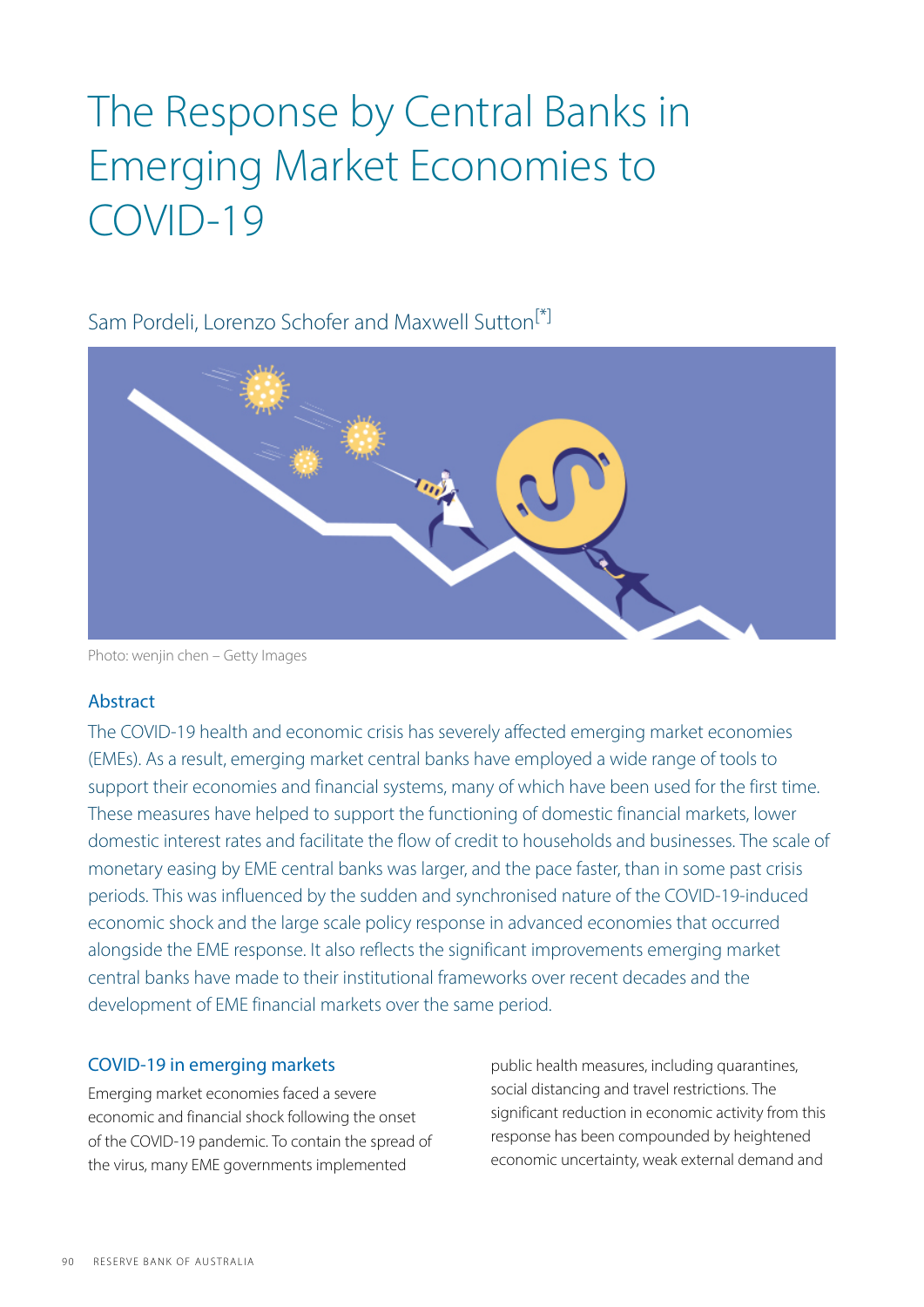| Central<br>Bank <sup>(a)</sup> |                               | Foreign<br>exchange<br>Policy rate intervention <sup>(b)</sup> | Expanded<br>liquidity<br>operations | Secondary market<br>purchases | <b>Primary market</b><br>public sector asset public sector asset<br>purchases scheme | <b>Term</b><br>funding |
|--------------------------------|-------------------------------|----------------------------------------------------------------|-------------------------------------|-------------------------------|--------------------------------------------------------------------------------------|------------------------|
| India                          | $5.15\% \rightarrow 4.00\%$   |                                                                |                                     |                               |                                                                                      |                        |
| Indonesia                      | $4.50\% \rightarrow 3.50\%$   |                                                                |                                     |                               |                                                                                      |                        |
| Malaysia                       | $2.75\% \rightarrow 1.75\%$   |                                                                |                                     |                               |                                                                                      |                        |
| Philippines                    | $3.75\% \rightarrow 2.00\%$   |                                                                |                                     |                               |                                                                                      |                        |
| Thailand                       | $1.00\% \rightarrow 0.50\%$   |                                                                |                                     |                               |                                                                                      |                        |
| <b>Brazil</b>                  | $4.50\% \rightarrow 2.00\%$   |                                                                | $\mathcal{V}^{(c)}$                 |                               |                                                                                      |                        |
| Mexico                         | $7.00\% \rightarrow 4.00\%$   |                                                                | $\mathcal{V}^{(c)}$                 |                               |                                                                                      |                        |
| Russia                         | $6.00\% \rightarrow 4.25\%$   |                                                                | √                                   |                               |                                                                                      |                        |
| South Africa                   | $6.25\% \rightarrow 3.50\%$   |                                                                | ✓                                   |                               |                                                                                      |                        |
| Turkey <sup>(d)</sup>          | $10.75\% \rightarrow 17.00\%$ |                                                                |                                     |                               |                                                                                      |                        |

#### **Table 1: Policy Reponses by Emerging Market Economy Central Banks to COVID-19**

March 2020 to February 2021

(a) This group of EMEs is covered because of their economic and financial linkages to Australia as well as their importance for the global economic outlook. The RBA also monitors significant developments in other emerging economies.

(b) Foreign exchange intervention is announced in some cases, but in others a judgement must be made based on observed movements in reserves levels.

(c) The central banks of Brazil and Mexico entered into bilateral swap line agreements with the US Federal Reserve.

(d) The central bank of Turkey reduced policy rates to 8.25% between March and May 2020 before increasing policy rates to 17% between September and December 2020.

Sources: Central Banks

supply disruptions. EMEs dependent on tourism and/or commodity exports were particularly hard hit by travel restrictions and a sharp fall in commodity prices. Financial conditions in emerging markets tightened significantly reflecting the severity of the economic shock and tighter global financial conditions. Government bond yields rose sharply, equity prices declined, there were substantial capital outflows and exchange rates depreciated (which tends to tighten financial conditions in many EMEs).

Central banks in EMEs implemented a broad range of measures to ease financial conditions, restore market functioning and support their economies (Table 1). In contrast to some previous crises, almost all EME central banks significantly reduced their policy rates during the early months of the pandemic. All central banks injected liquidity through market operations, most intervened in the foreign exchange market to limit currency depreciation, some launched new facilities to support the flow of credit to business and households (through term funding schemes), and a few entered into

bilateral swap line agreements with advanced economy central banks. A number of EME central banks embarked on asset purchase programs for the first time, while a small number engaged in direct financing of governments.

This article provides an overview of the policy response by EME central banks to the COVID-19 crisis. The first section describes how aspects of the COVID-19 crisis, as well as longer-run improvements in policy design and financial market development in EMEs, have allowed EME central banks to respond forcefully to this crisis. This is followed by a discussion of each of the policy tools implemented, placing particular emphasis on the specific role of each tool and how the considerations faced by EME central banks differ from those of advanced economies.

#### How has this episode been different from previous ones for EME central banks?

Historically, many EME central banks have had less capacity than their advanced economy counterparts to ease monetary policy settings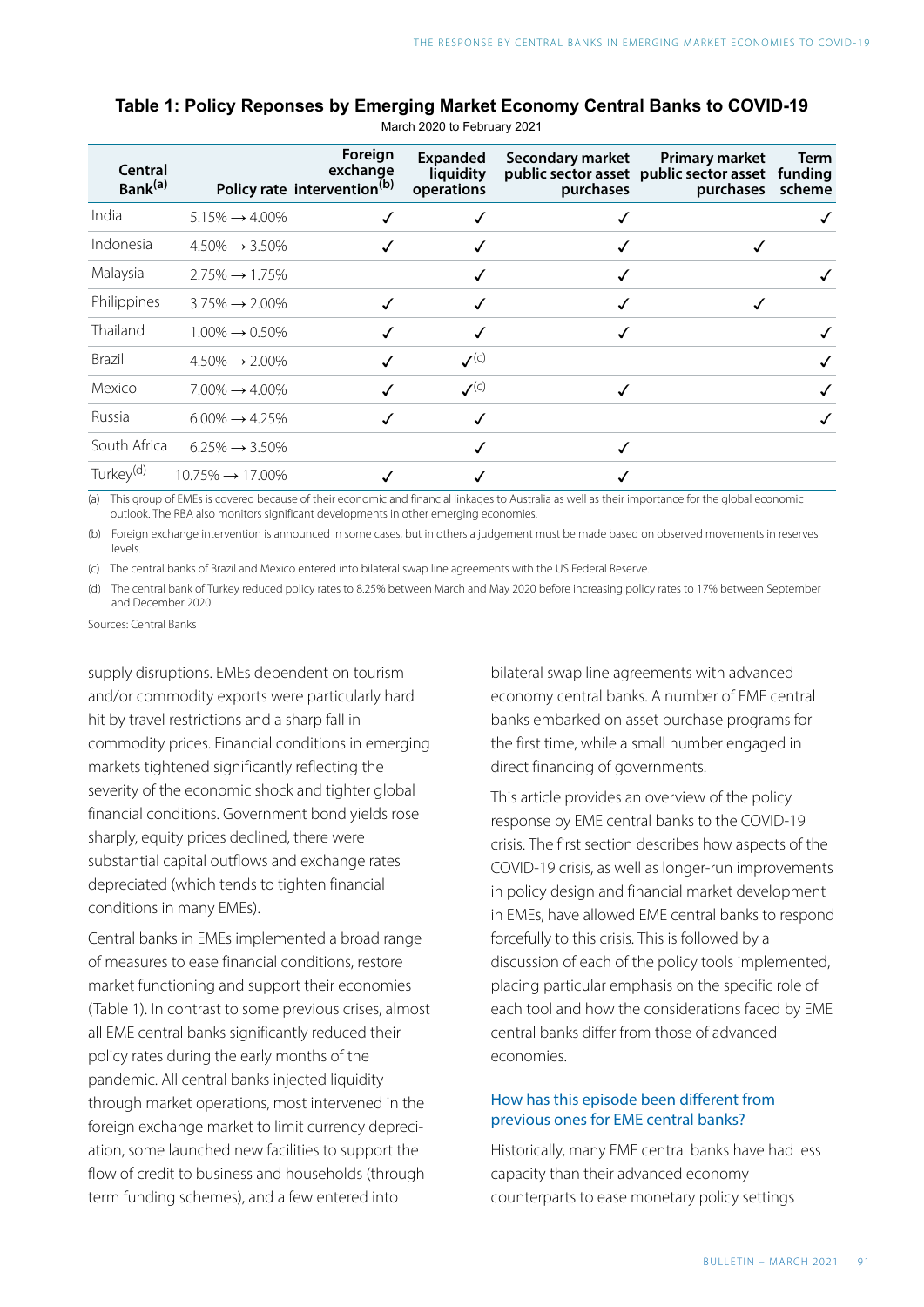when economic conditions deteriorate. One concern has been that this could lead to an exchange rate depreciation. While a depreciation typically supports the economy through net exports, it can also lead to large and persistent increases in inflation when inflation expectations are not well anchored. In addition, a depreciation in the exchange rate can cause EMEs' financial conditions to tighten if the depreciation increases the cost of servicing and repaying unhedged foreign currency debt. A third concern is that sharp depreciations can induce large capital outflows if foreign investors with unhedged EME local currency assets sell their holdings in an attempt to limit their losses.

<span id="page-2-0"></span>A couple of key developments over recent decades have reduced the relevance of some of these concerns. First, improved institutional arrangements of EME central banks have helped to reduce the risk that monetary easing leads to large and persistent increases in inflation (Aguilar and Cantú 2020). Since the early 2000s, many EMEs have adopted inflation targeting frameworks and central bank independence has been enhanced through legislative changes (Gelos, Rawat and Ye 2020). In the time since, EME central banks have established the credibility of their targets and frameworks. These changes have helped to anchor inflation expectations, such that depreciations induced smaller and less persistent increases in inflation. Central banks therefore faced less need to keep policy rates high during the COVID-19 crisis.

Second, financial market development in EMEs over recent decades has enabled EME central banks to respond more effectively to this crisis. Encouraged by a range of policy decisions by EME authorities, capital markets have grown, local government bond markets have deepened and foreign exchange derivative markets have been established. The size of financial markets in some countries within emerging Asia are approaching those in advanced economies (Alston et al 2018). This development has helped EME governments and corporations increase their use of local currency borrowing, enhance their management of foreign exchange risk and gain better access to credit (Alston et al 2018). Taken together, these developments have reduced concerns about the effect of exchange rate depreciations on EME financial conditions, and so reduced the trade-offs associated with monetary policy easing.

Separately to these longer-term developments, the nature of the COVID-19 crisis and the policy response from advanced economies has provided EME central banks with greater scope to ease policy. Unlike some other crisis episodes affecting EMEs, the COVID-19 pandemic has reduced economic activity in a sudden and synchronised fashion across advanced and emerging economies. This has contributed to inflation falling significantly in 2020 in many EMEs, because of the decline in consumer spending and because EMEs entered the crisis with output below its potential (Graph 1). Furthermore, large-scale easing of monetary policy in advanced economies and fiscal policy support globally have helped calm global financial markets, which has meant that interest rate differentials between advanced economies and EMEs have remained more stable even with EME central banks easing policies.<sup>[\[1\]](#page-9-1)</sup> These factors have also limited currency depreciation and capital outflow pressures in EMEs.

## Policy tools used in response to the COVID-19 crisis

EME central banks responded with multiple policy tools to help address different facets of the crisis. A number of the policy actions were designed to



## **Graph 1 Emerging Market Inflation\***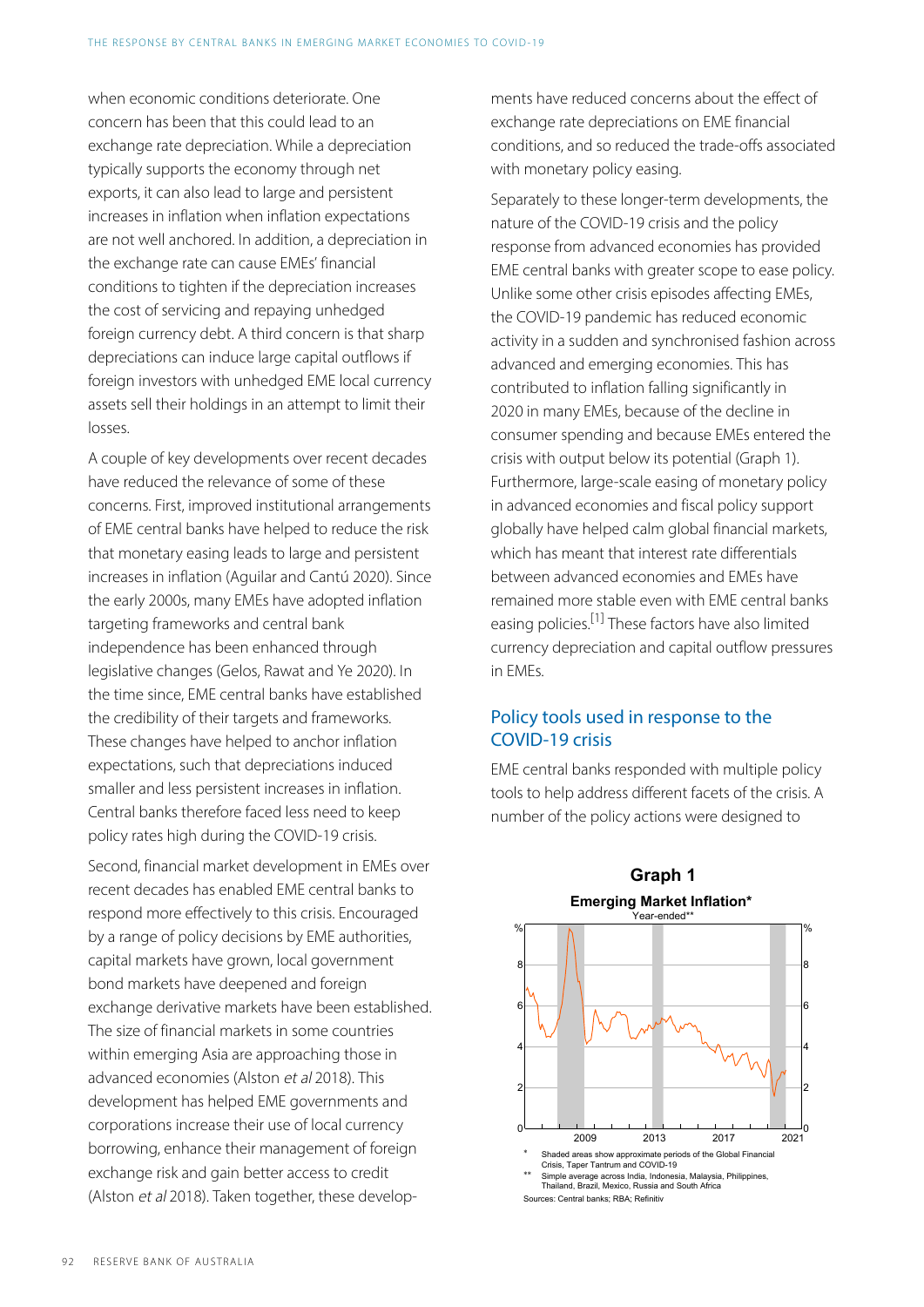restore the orderly function of financial markets, consistent with the role of central banks in providing emergency assistance to financial institutions and averting a sudden disruption to the flow of finance to the real economy. Short-term funding markets for financial institutions were supported through an expansion in the liquidity provided via central bank market operations, as well as the use of US dollar swap line agreements with the US Federal Reserve. At the same time, central banks intervened in foreign exchange markets to avoid disorderly depreciation, and purchased government bonds to restore liquidity conditions.

<span id="page-3-0"></span>Reductions in central bank policy rates were the primary tool used for easing domestic financial conditions more broadly and supporting the economy in EMEs. In some economies, term funding schemes have also been used to provide additional support for the economy by further lowering rates paid on bank loans. In a small number of emerging market economies, central banks have provided finance directly to the government to assist with financing the fiscal deficit.

Many of the actions taken in 2020 by EME central banks were familiar features of the central banking toolkit in those economies. In contrast, the purchase of government bonds by many EME central banks was a notable innovation.

#### Policy rate reductions

Central banks in EMEs lowered their policy rates substantially between March and July 2020 to ease financial conditions and support economic growth. The scale of these declines in EME policy rates in 2020 was in contrast to the Asian Financial Crisis, Global Financial Crisis (GFC) and the 2013 'Taper Tantrum' when EME policy rates were generally increased at times when large-scale capital outflows were already causing a tightening of financial conditions for emerging markets (Graph 2).

The reductions in policy rates, as well as expectations that rates would remain low for some time, have contributed to lower borrowing costs across EMEs. Local currency government bond yields have declined to historic lows in many EMEs, while financing costs for household and business have

also generally fallen. That said, pass through from central bank policy rates to borrowing rates is generally weaker in EMEs than in advanced economies, in part due to less developed financial markets and weaker banking systems (Mohanty and Turner 2008). The impact of declining financing costs on economic activity can also be more muted in EMEs with underdeveloped financial systems and large informal sectors.

In contrast to the majority experience, a few EMEs such as South Africa and Turkey continue to face borrowing costs that are substantially higher than at the start of 2020, reflecting elevated concerns about their economic outlooks, sustainability of their finances, and the capacity of policymakers in those economies to respond to any further significant shocks. [\[2\]](#page-9-2) 

Since July 2020 most EME central banks have kept policy rates little changed at accommodative levels and this is continuing to provide substantial support to the economic recoveries. Unlike in advanced economies, policy rates generally remain well above zero in most EMEs, and in weighing whether to lower rates further in the time since July 2020, EME central banks have cited a range of concerns (Table 2). The majority of EME central banks have been most concerned about the effects of further rate cuts on the exchange rate. Notwithstanding the improvements in inflation anchoring

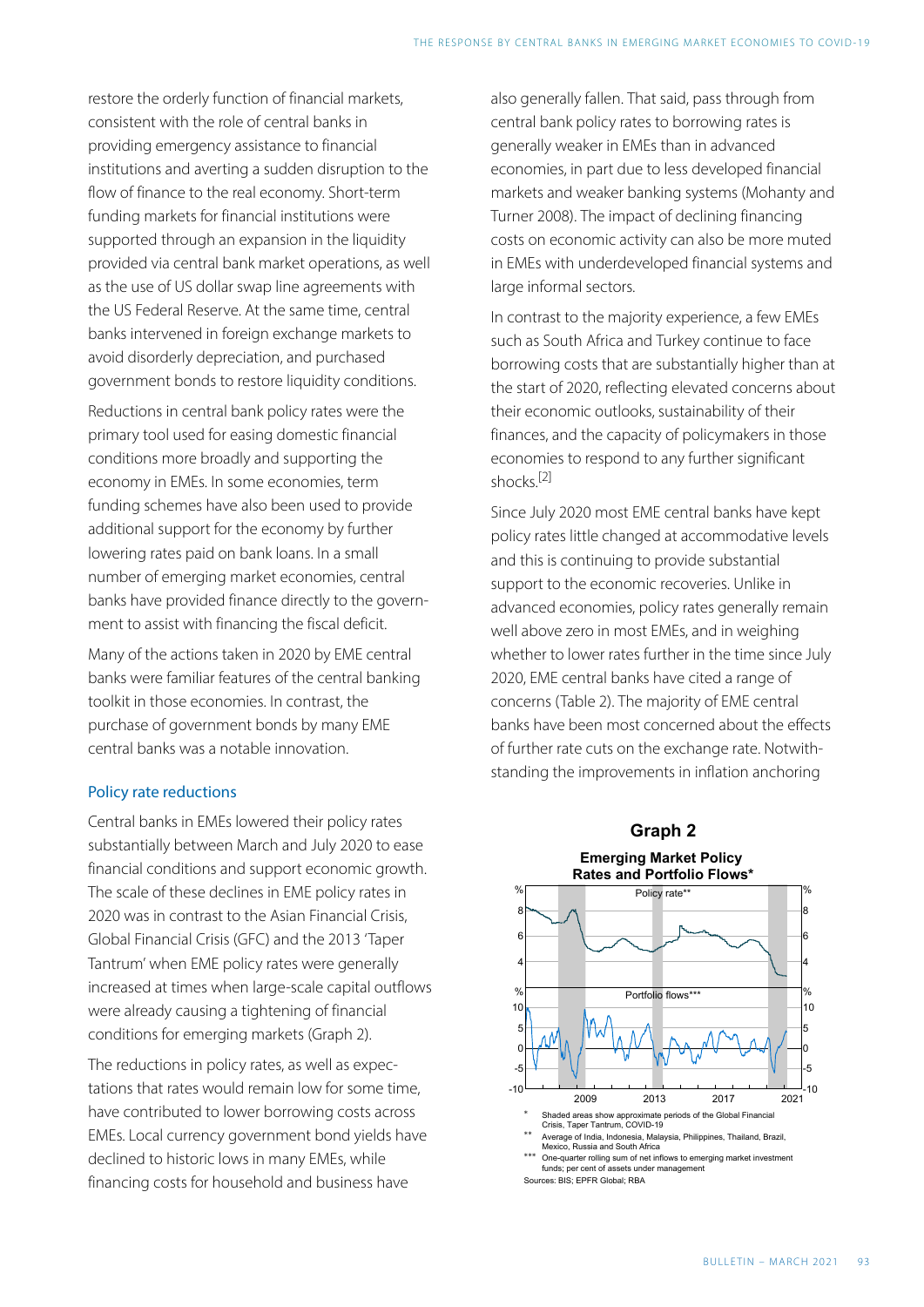|              | Last policy rate<br>cut | <b>Exchange rate</b><br>depreciation Inflation |   | <b>Financial</b><br>stability | Approaching the zero lower<br>bound |
|--------------|-------------------------|------------------------------------------------|---|-------------------------------|-------------------------------------|
| India        | May 2020                |                                                | √ |                               |                                     |
| Indonesia    | Feb 2021                | √                                              |   |                               |                                     |
| Malaysia     | <b>Jul 2020</b>         | ✓                                              |   |                               |                                     |
| Philippines  | Nov 2020                | √                                              |   |                               |                                     |
| Thailand     | May 2020                |                                                |   |                               |                                     |
| Brazil       | Aug 2020                |                                                |   | √                             |                                     |
| Mexico       | Feb 2021                | ✓                                              |   |                               |                                     |
| Russia       | Jul 2020                | √                                              | √ |                               |                                     |
| South Africa | Jul 2020                | ✓                                              |   |                               |                                     |
| Turkey       | Jul 2020                |                                                |   |                               |                                     |

# **Table 2: Stated Concerns about Further Policy Rate Cuts (a)**

(a) The assessment of constraints is based on the authors' interpretation of monetary policy statements released in the period after July 2020. Sources: Central Banks

and financial market development discussed above, challenges remain with the impact of exchange rate depreciations on financial conditions for some EMEs. For EMEs with substantial unhedged foreign currency debt, like Indonesia and Turkey, a depreciation increases concerns around financial stability as the cost of servicing and repaying debt increases. Relatedly, in EMEs like South Africa and Russia where foreign investors make up a substantial portion of participants in their capital markets, there have been heightened concerns about capital outflows that can arise when there is an exchange rate depreciation.

A few EME central banks have framed the downsides of further monetary easing in other ways. The central bank of Thailand has stated that they are maintaining rates unchanged – at a level a little above zero – so as to preserve some policy space in case conditions deteriorate further. A few EME central banks such as India and Turkey have cited high inflation as their major concern with further rate cuts, because inflation is above central bank targets in both economies. In contrast to other EMEs, Turkey's central bank has raised its policy rate above pre-pandemic levels because Turkey experienced a large depreciation of the exchange rate and high inflation.

#### Foreign exchange intervention

EME central banks intervened extensively in the foreign exchange market during the most acute phase of the COVID-19 crisis. EME currencies faced substantial depreciation pressure, though without the concurrent monetary policy easing in advanced economies it may have been even greater (Graph 3). Central bank interventions dampened financial stability risks that can arise from sudden increases in the value of unhedged foreign currency obligations, and supported financial conditions more broadly by limiting the portfolio outflows that are commonly associated with sharp depreciations. Since capital markets in EMEs are not as deep as those in advanced economies, EMEs are more sensitive to outflows that can significantly tighten financial conditions.

Estimates from the International Monetary Fund (IMF) suggest that, while the scale of intervention in March was the largest in US dollar terms since the GFC, the accumulation of reserves over the past decade meant that it was a less significant event when measured relative to the total stock of available reserves (IMF 2020a) (Graph 4). As conditions in emerging markets stabilised, intervention to support currencies was scaled back, while some EMEs, particularly in the Asian region have been intervening to limit the appreciation of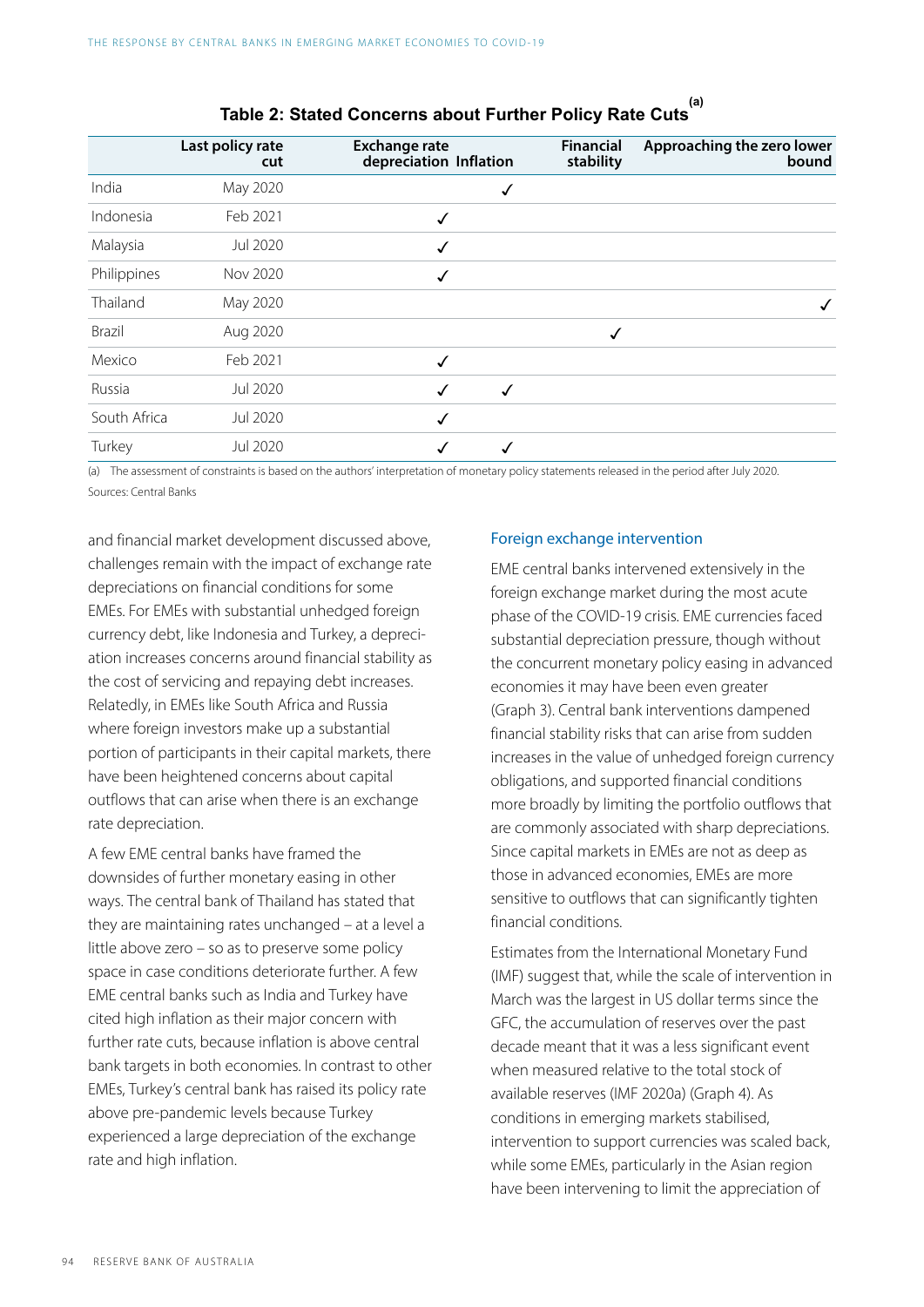their currencies, resulting in an expansion of their foreign exchange reserves.

A key motivation for the expansion in reserve holdings over recent decades was to give central banks more capacity to intervene and mitigate the financial stability risks described above (Kohlscheen, Moreno and Domanski 2016). The experience of many EMEs during the GFC and Taper Tantrum episodes suggests that having relatively large reserves resulted in smaller exchange rate depreciations (Arslan and Cantú 2019).

Despite experiencing large scale capital outflows during the COVID-19 crisis, most EME governments did not rely heavily on measures to restrict the flow of capital. In the past, some EMEs have placed restrictions on capital outflows to reduce currency depreciation pressures but these measures can also reduce the availability of external financing over the longer term.

#### Policy tools to support domestic market functioning

In March, global financial markets became severely dislocated as foreign investors rapidly reduced their exposure to riskier assets in favour of highly liquid and low-risk instruments (Vallence and Wallis 2020). This led to sharp declines in liquidity and significant increases in local currency bond yields in EMEs (Graph 5). In some cases, EME government bond auctions were cancelled due to limited demand.



#### Liquidity and lending operations

EME central banks intervened in money markets to help meet the sharp increase in demand for liquidity. Most EME central banks expanded shortterm open market repurchase operations and some lengthened the duration of repurchase agreements to ease stresses in longer-term funding markets (IMF 2020b).

Against the backdrop of capital outflows, exchange rate depreciation and stresses in US dollar funding markets, a couple of EME central banks also entered





#### **Graph 5**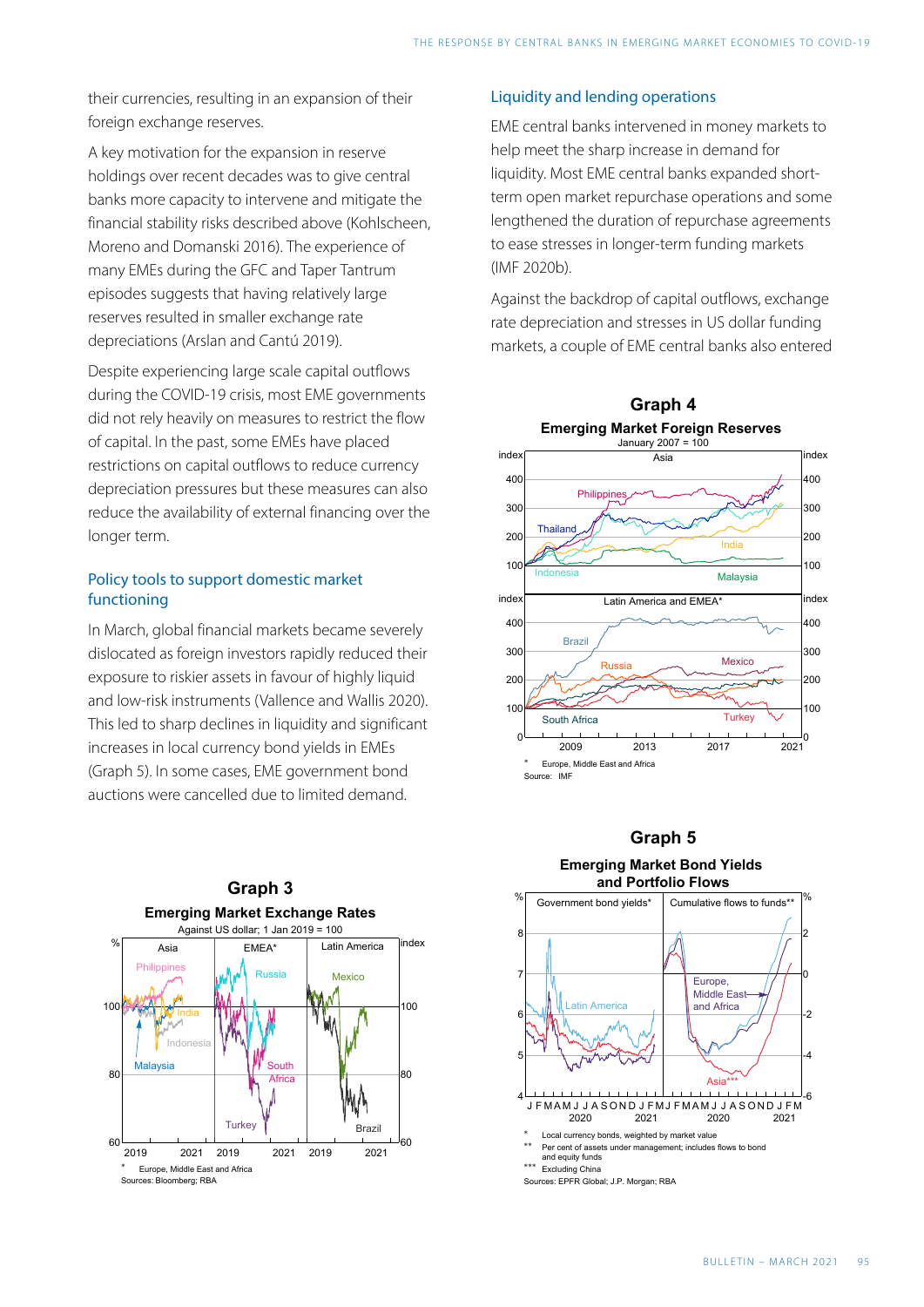into bilateral swap lines with the US Federal Reserve during March to gain access to US dollar liquidity. Under the facility the central banks of Mexico and Brazil could request up to US\$60 billion from the Federal Reserve in exchange for an equivalent amount of their domestic currencies. The US dollars could then be distributed to help cover current account deficits, repay external borrowing and provide liquidity to the banking system. Only the central bank of Mexico used the facility.

#### <span id="page-6-2"></span>Asset purchases in the secondary market

<span id="page-6-0"></span>Many EME central banks launched asset purchase programs for the first time, purchasing mainly local currency government bonds. [\[3\]](#page-9-3) The main purpose of these programs has been to support local market functioning although, in a few cases, central banks have used these programs to help their governments finance substantial fiscal support packages. EME asset purchase programs have differed from those in advanced economies, both because they have been conducted with policy rates mostly well above zero and, for the most part, they have not been used to provide a broader easing of financial conditions by lowering longer-term risk-free interest rates. Government bond purchases by EME central banks have generally been small (in most cases between 0.5−1.5 per cent of GDP; Graph 6) relative to advanced economy central bank purchases (in most cases between 2−15 per cent of GDP).[\[4\]](#page-9-4)

<span id="page-6-1"></span>

**Graph 6** 

Event studies suggest that EME central bank announcements of government bond purchase programs have reduced longer-term government bond yields but have not been associated with exchange rate depreciations. Longer-term local currency yields were found to be 20─60 basis points lower over the week following a program's announcement (Arslan, Drehmann and Hofmann 2020; IMF 2020d; Hartley and Rebucci 2020).[\[5\]](#page-9-5) The lack of impact on the exchange rate perhaps reflects the small size of the programs and the sterilisation of purchases in many cases (Hartley and Rebucci 2020).

If EMEs were to reach the lower bound of policy rates and pursue monetary easing via large scale asset purchases, they would likely face greater obstacles relative to advanced economies.

- Some EME central banks face restrictions in purchasing government bonds because of clauses in legislation or constitutions. In Brazil and Indonesia, however, legislation was temporarily changed in 2020 to relax restrictions on their respective central banks.
- Bond markets in EMEs are generally smaller and less liquid than those in advanced economies. This could potentially make bond yields more sensitive to increased participation of EME central banks in government bond markets, particularly for EME central banks that already own a large share of bonds outstanding.
- The channels through which a reduction in government bond yields passes through to broader financial conditions and economic activity are often weaker in EMEs. In part, this is because, in EMEs government bond yields are not used as often as a pricing benchmark for other domestic interest rates and the use of financial services is lower which can reduce pass-through from funding costs to lending rates.
- Central bank asset purchases could place significant downward pressure on the exchange rate if foreign investors shift from EME government bonds to foreign assets as a result, which could cause financial conditions to tighten.

Sources: Central Banks; RBA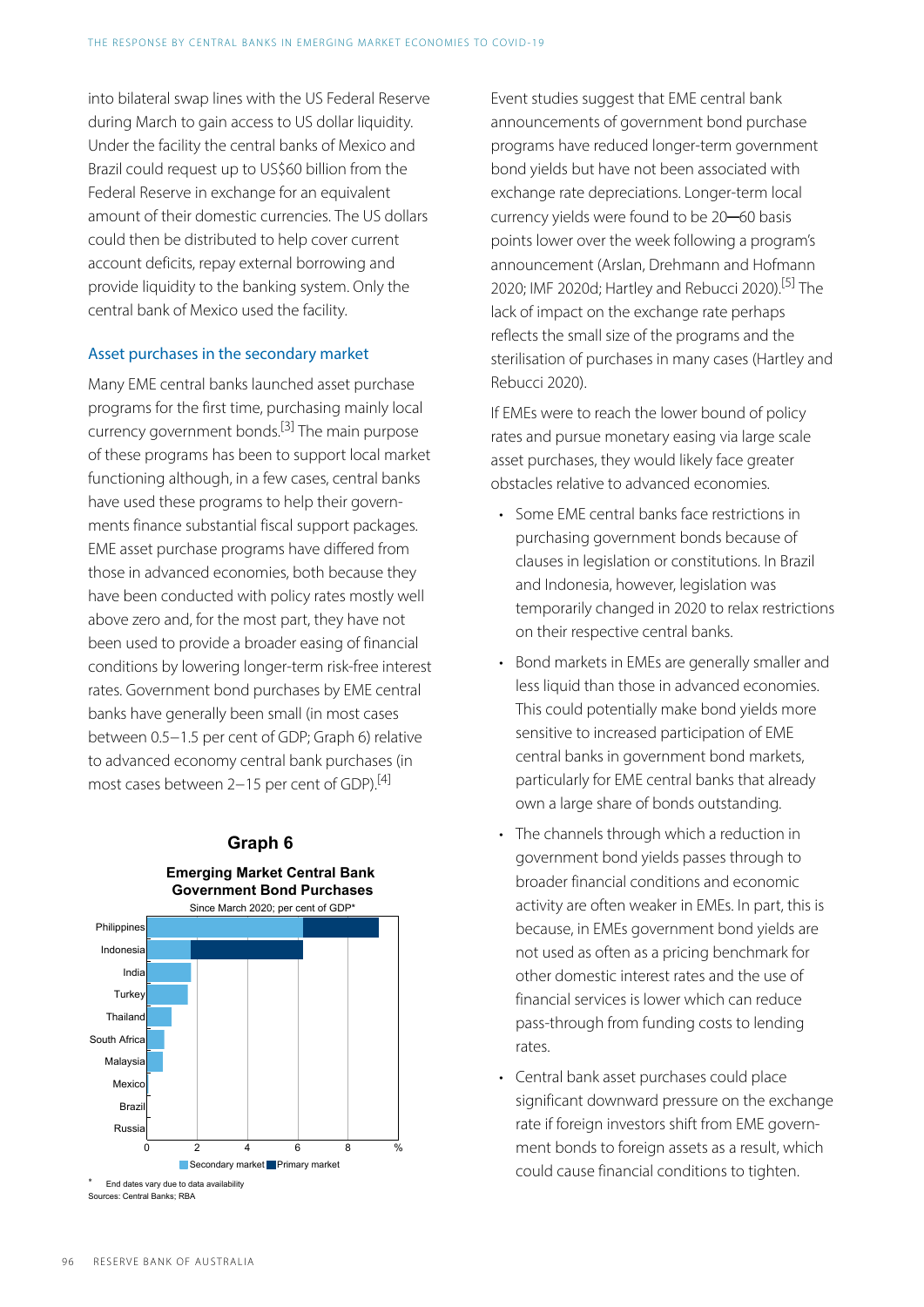• Prolonged use of asset purchases associated with worsening fiscal positions in EMEs could erode perceptions of central bank independence and credibility, which may deanchor inflation expectations and cause bond yields to rise (World Bank 2021a). This is particularly the case for central banks purchasing government bonds in the primary market.

#### Purchases of government debt at issuance

Some EME central banks have purchased government bonds in the primary market with the explicit intention of assisting their governments to finance large fiscal deficits. The scale of the fiscal response to the COVID-19-induced economic crisis has been larger than any previous crises and this response has generally been funded by EMEs issuing local currency debt. In 2 cases, central banks began purchasing government debt at issuance or providing funds directly to the government, despite the deepening of their local currency debt markets in recent years.

In July 2020 Bank Indonesia announced a deficit burden-sharing arrangement with the Indonesian Ministry of Finance in which it would purchase government bonds in the primary market to assist in financing the government's fiscal response to the COVID-19 crisis. The central bank's purchases have been split into 3 parts and directly linked to components of the government's fiscal response to the COVID-19 crisis including health and social security spending, and support for businesses. 2 of the 3 parts concluded in 2020, with 1 part still ongoing and scheduled to run until the end of 2021. The value of bonds purchased under the arrangement was around 4 per cent of GDP by December 2020.

In the Philippines, the central bank directly purchased government bonds through a preexisting 'provisional advance' facility with the Philippine fiscal authority. In September the limit on the size of this facility was increased to 30 per cent of average government revenues over the previous 3 years (from 20 per cent), and will remain at the higher level for 2 years. Direct purchases in 2020 were equivalent to 3 per cent of GDP.

Direct central bank financing generally raises concerns about central bank independence and the long-run ability of the central bank to meet its legislated objectives (IMF 2020c). Some previous episodes of large scale financing of government spending by EME central banks in the 1980s and 1990s led to periods of persistently high inflation, prolonged output contractions and macroeconomic instability (World Bank 2021b). However, many circumstances are different for the countries that have engaged in direct financing since the COVID-19 crisis. In particular, they have developed stronger monetary and fiscal policy frameworks and have lower external debt on average (World Bank 2021b; Cantú, Goel and Schanz 2020).

Nevertheless, concerns remain about the programs implemented in 2020 and there has been increasing discussion among academics and policymakers about how direct financing episodes can be best managed. The consensus view is that direct financing programs should include safeguards that reduce concerns regarding central bank independence and persistent periods of high inflation. Risks will be lower when the central bank can clearly communicate that it has control over the direct financing and that the objective of the program is consistent with its objectives (IMF 2020d). Direct financing could be consistent with central bank objectives during periods of market dysfunction where it may be difficult for the government to access sufficient funding via financial markets, or where other monetary policy tools are exhausted and inflation is forecast to fall short of target over the policy horizon (Bartsch et al 2019). Ideally, fiscal and monetary authorities must clearly define and communicate whether the direct financing arrangement is to be a permanent or temporary policy tool.

#### Term funding schemes

A typical response of financial institutions during periods of elevated risk is to tighten lending standards and reduce the supply of credit to households and businesses. This response can inhibit economic activity and slow economic recovery. This is particularly the case for EME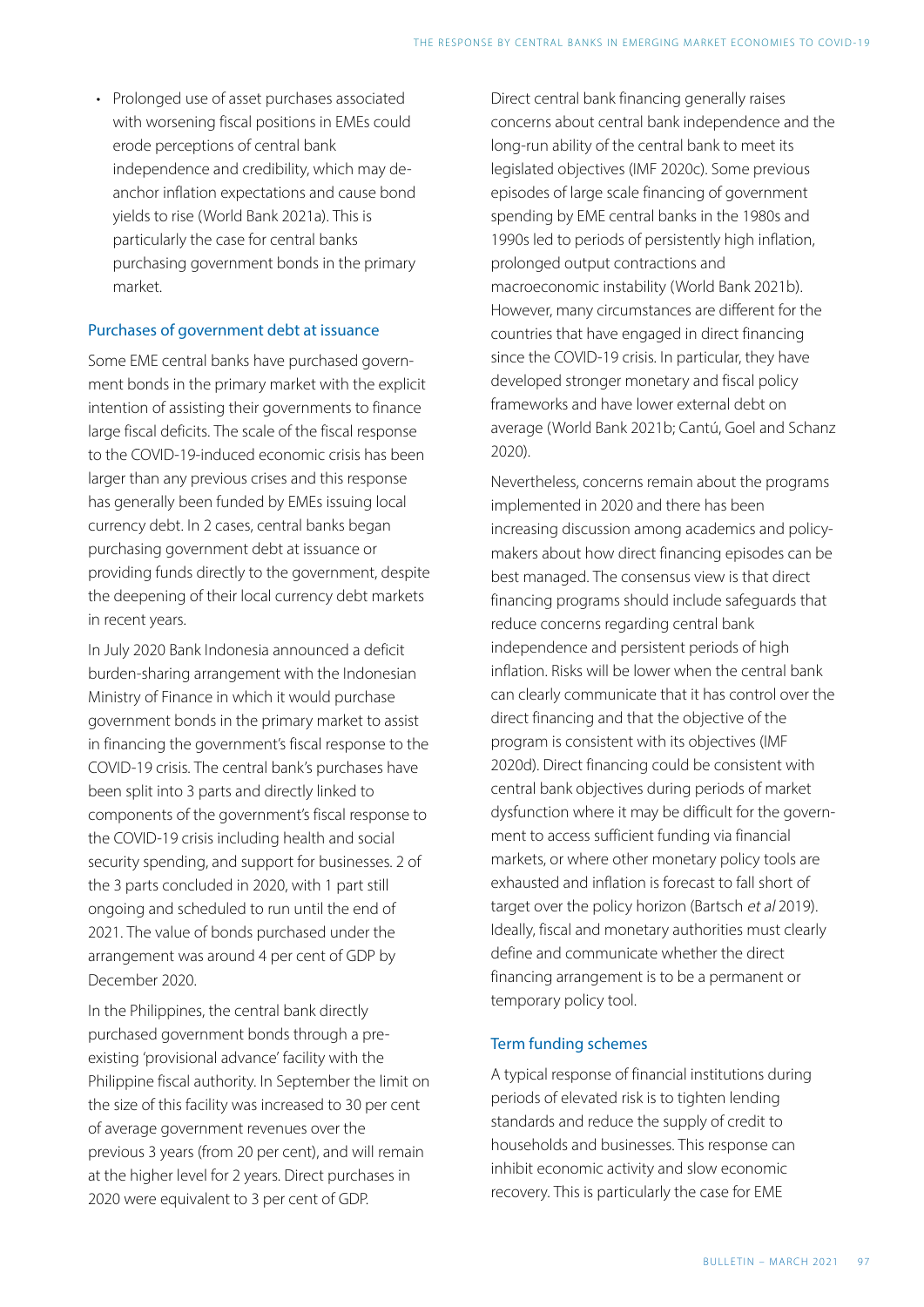financial institutions which have had a larger share of loans become impaired relative to advanced economies during previous banking crises (BIS 2020). The lockdown measures imposed by governments to contain the spread of COVID-19 have made financing difficult for many firms, particularly small and medium-sized enterprises (SMEs) (IMF 2020c). As a result, many firms have been unable to access credit to meet their financial commitments and working capital requirements, or to invest in projects that support economic activity.

In response to these concerns, a number of EME central banks launched term funding schemes in 2020 to address constraints on non-financial firms' access to bank credit, and to improve the transmission of monetary policy. Typically, these have been funding-for-lending arrangements, where the central bank provides low-cost funding to participating banks on the condition that credit is extended to firms most affected by the crisis, often SMEs. In some cases, the credit provided is guaranteed by the central bank or government. This is particularly important for EMEs, which generally have weaker banking systems and a larger informal sector, placing additional constraints on SMEs' ability to access banking credit (IMF 2020c). The size and scope of the schemes implemented by EMEs vary but are much smaller relative to GDP than schemes launched by advanced economy central banks. Like in advanced economies, some EME schemes have also been complemented by additional government support programs for SMEs as well as a loosening of some regulatory measures that help to promote the supply of credit more broadly, however the scale and breadth of the

programs have been much smaller than those launched by advanced economies (OECD 2020).

### **Conclusion**

EME central banks responded decisively to the COVID-19 pandemic in order to restore orderly market functioning, ease financial conditions and support both financial stability and the economic recovery. An array of policy tools have been used by EME central banks in this pursuit, including purchases of local currency government debt which appear to have successfully contributed to a normalisation of EME financial conditions. Nevertheless, policy rate reductions remain the primary tool for easing broad monetary conditions in EMEs (in contrast to many advanced economies where policy rates have been close to effective lower bounds for some time). The scale of the policy rate response to the COVID-19 crisis was larger, and the pace faster, in EMEs than in some past crisis periods. This was influenced by the sudden and synchronised nature of the COVID-19 induced economic shock and the large scale policy response in advanced economies that occurred alongside the EME response, without which capital outflows and exchange rate depreciations in EMEs would have been more severe. It also reflects the significant improvements emerging market central banks have made to their institutional frameworks over recent decades, which has improved the stability of inflation, and the development of foreign exchange hedging and local currency capital markets in EMEs over the same period.  $\mathbf{\ddot{v}}$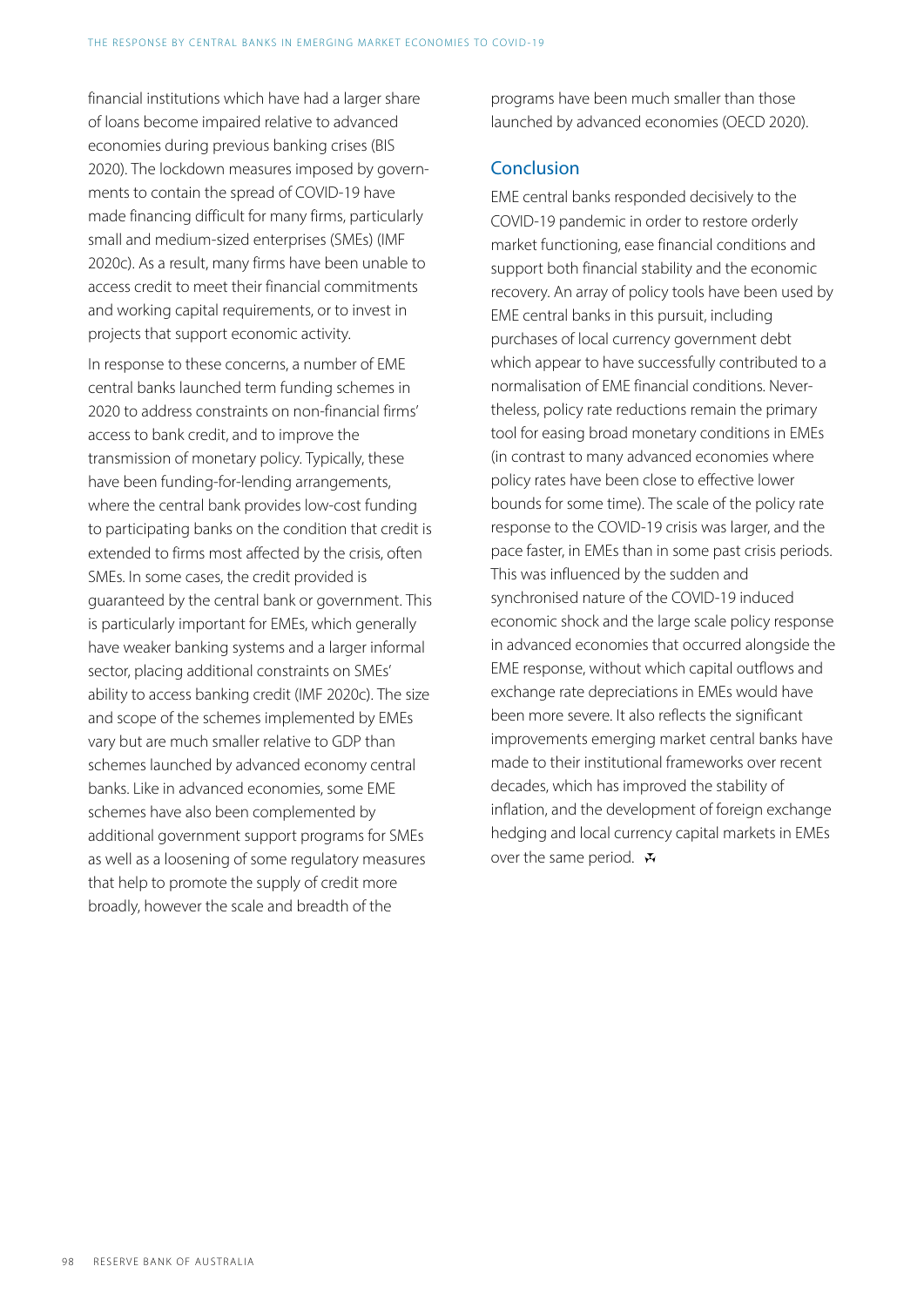## Footnotes

- <span id="page-9-0"></span>[\[\\*\]](#page-0-0) The authors are from International Department.
- <span id="page-9-4"></span><span id="page-9-1"></span>See Vallence and Wallis (2020) for a detailed discussion of the policy response to COVID-19 by advanced economy central banks. [\[1\]](#page-2-0)
- <span id="page-9-5"></span><span id="page-9-2"></span>The International Monetary Fund (IMF) has approved a large number of funding arrangements since March 2020, with the vast majority relating to emergency financing for low-income countries and smaller EMEs. Some larger EMEs including South Africa have also received rapid financing loans from the IMF. [\[2\]](#page-3-0)
- <span id="page-9-3"></span>The central banks of Brazil and Thailand also launched programs to purchase corporate bonds. However, data on the use of these programs are unavailable, which could [\[3\]](#page-6-0)

suggest that these central banks have not purchased any assets so far.

- [\[4\]](#page-6-1) To address a lack of liquidity in longer-term government bonds, a few central banks, including in India, Mexico and Brazil, conducted 'Operation Twists' where longer-term government securities are purchased and the same amount of short-term government securities are sold.
- Estimated impacts varied, in part, because of differences in the other influences on bond yields that the studies controlled for; the impact remained significantly different to zero when controls for global financial conditions and other domestic and foreign policy adjustments were included in some studies. [\[5\]](#page-6-2)

## References

Aguilar A and C Cantú (2020), 'Monetary Policy Response in Emerging Market: Why Was it Different this Time', BIS Bulletin, 12 November. Available at <https://www.bis.org/publ/bisbull32.pdf>.

Alston M, I Arsov, M Bunny and P Rickards (2018), ['Developments in Emerging South-East Asia](https://www.rba.gov.au/publications/bulletin/2018/dec/developments-in-emerging-south-east-asia.html)', RBA RBA Bulletin, December.

Arslan Y and C Cantú (2019), 'The Size of Foreign Exchange Reserves', BIS Papers No 104, 29 October. Available at <https://www.bis.org/publ/bppdf/bispap104a\_rh.pdf>.

Arslan Y, M Drehmann and B Hofmann (2020), 'Central bank bond purchases in emerging market economies', BIS Bulletin, 20.

Bartsch E, J Boivin, S Fischer and P Hildebrand (2019), 'Dealing with the next downturn: From unconventional monetary policy to unprecedented policy coordination', Macro and Market Perspectives, August. Available at <https://www.blackrock.com/us/individual/literature/whitepaper/bii-macro-perspectives-august-2019.pdf>.

BIS (2019), 'Monetary policy frameworks in EMEs: inflation targeting, the exchange rate and financial stability', Annual Economic Report, 30 June. Available at <https://www.bis.org/publ/arpdf/ar2019e2.htm>.

BIS (2020), 'The Banking Industry in the Emerging Market Economies: Competition, Consolidation and Systemic Stability - An Overview', BIS Papers No 4, 4 August. Available at <https://www.bis.org/publ/bppdf/ bispap04a.pdf>.

Cantú C, T Goel and J Schanz (2020), 'EME government debt: cause for concern?', BIS Quarterly Bulletin, 03 June. Available at <https://www.bis.org/publ/qtrpdf/r\_qt2006z.htm>.

Carstens A (2019), 'Exchange Rates and Monetary Policy Frameworks in Emerging Market Economies', Lecture at the School London of Economics, London, 2 May. Available at <https://www.bis.org/speeches/sp190502.htm>.

Gelos G, U Rawat and H Ye (2020), 'COVID-19 in emerging markets: Escaping the Monetary Policy Procyclicality Trap', Voxeu.org site, 20 August. Available at <https://voxeu.org/article/covid-19-emerging-markets-escapingmonetary-policy-procyclicality-trap>.

Hartley JS and A Rebucci (2020), 'An Event Study of COVID-19 Central Bank Quantitative Easing in Advanced and Emerging Economies', NBER Working Paper 27339.

IMF (2020a), 'GMM Box: Update on EM Reserve Operations', Global Markets Monitor, 9 July. Available at <https://www.imfconnect.org/content/dam/imf/News%20and%20Generic%20Content/GMM/archive/ GMM%20July%209,%202020.pdf>.